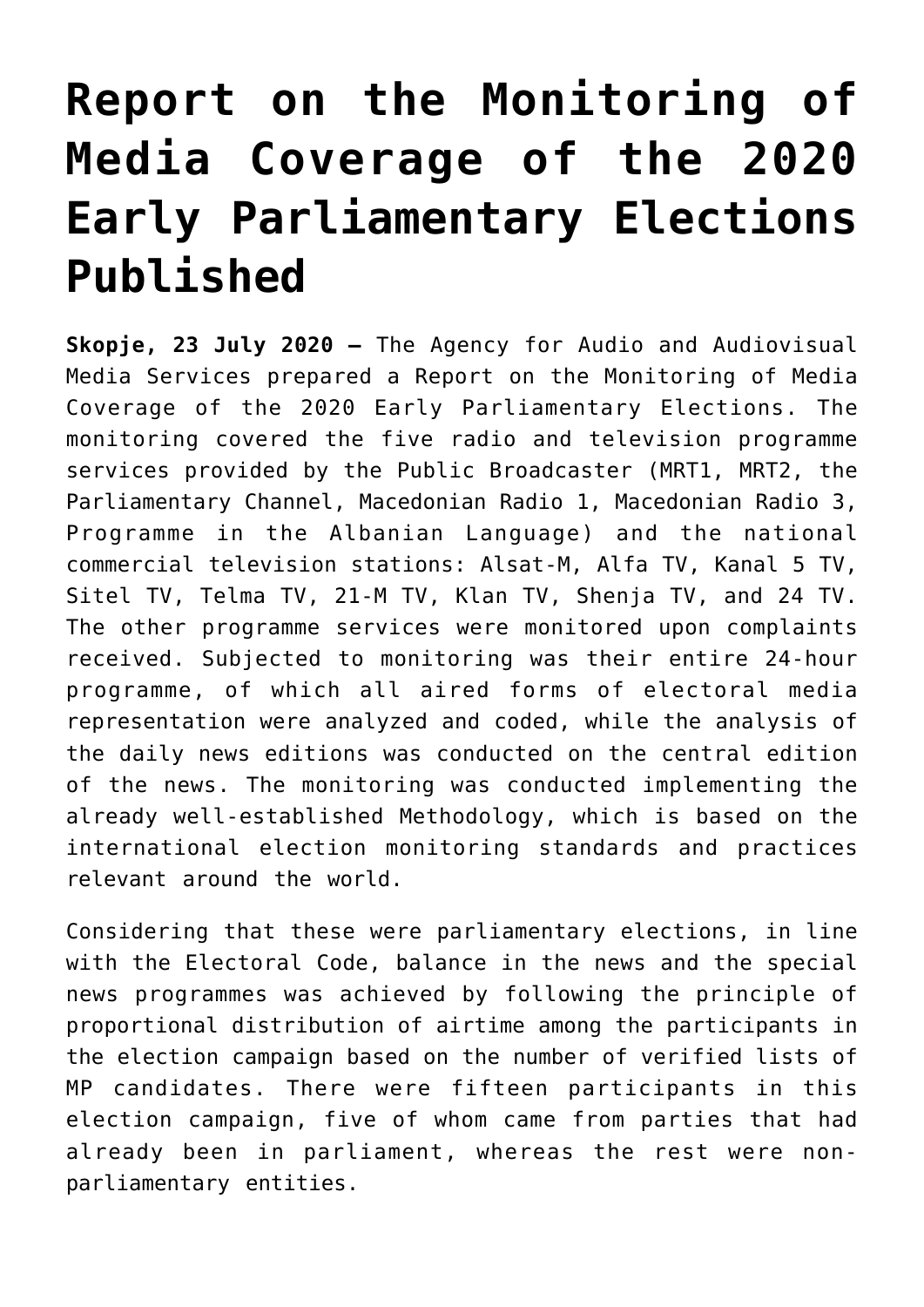The monitoring showed that, generally, the four programme services of the Public Broadcasting Service provided balance in their news by meeting the dual formula for airtime distribution in the news, although they should have set aside a little bit more time for the daily news so that they would fulfill their role as public services – to convey relevant information on the developments of the related to the Covid-19 pandemic in all parts of the country.

On the other hand, the analysis showed that none of the commercial television stations had managed to fully implement the principle of reporting proportionately to the number of verified candidate lists and the intensity of the campaign. Some of the television stations decided to focus on the five participants in the election campaign who had sprung out from the last parliamentary composition and to ignore the other ten non-parliamentary entities. Others decided to report on the non-parliamentary participants in the campaign as well, without focusing on achieving an airtime balance between the two largest coalitions – "We can" and "Renewal of Macedonia".

As regards the obligation of the national broadcasters to adjust their programmes so as to be able to also inform the people with sensory impairments about the elections, only MRT1 and 24 Vesti TV met this obligation, but they had already been providing news in sign language before. The failure to meet this obligation on the part of the other television stations was due to the fact that such an undertaking requires both finances and time, regardless of whether the adjustment would be made using sign language or by means of textual explanations.

The Report on the Media Coverage of the 2020 Early Parliamentary Elections will be submitted for consideration to the Agency Council which will also decide on initiating misdemeanor proceedings against the broadcasters who had failed to provide balanced reporting.